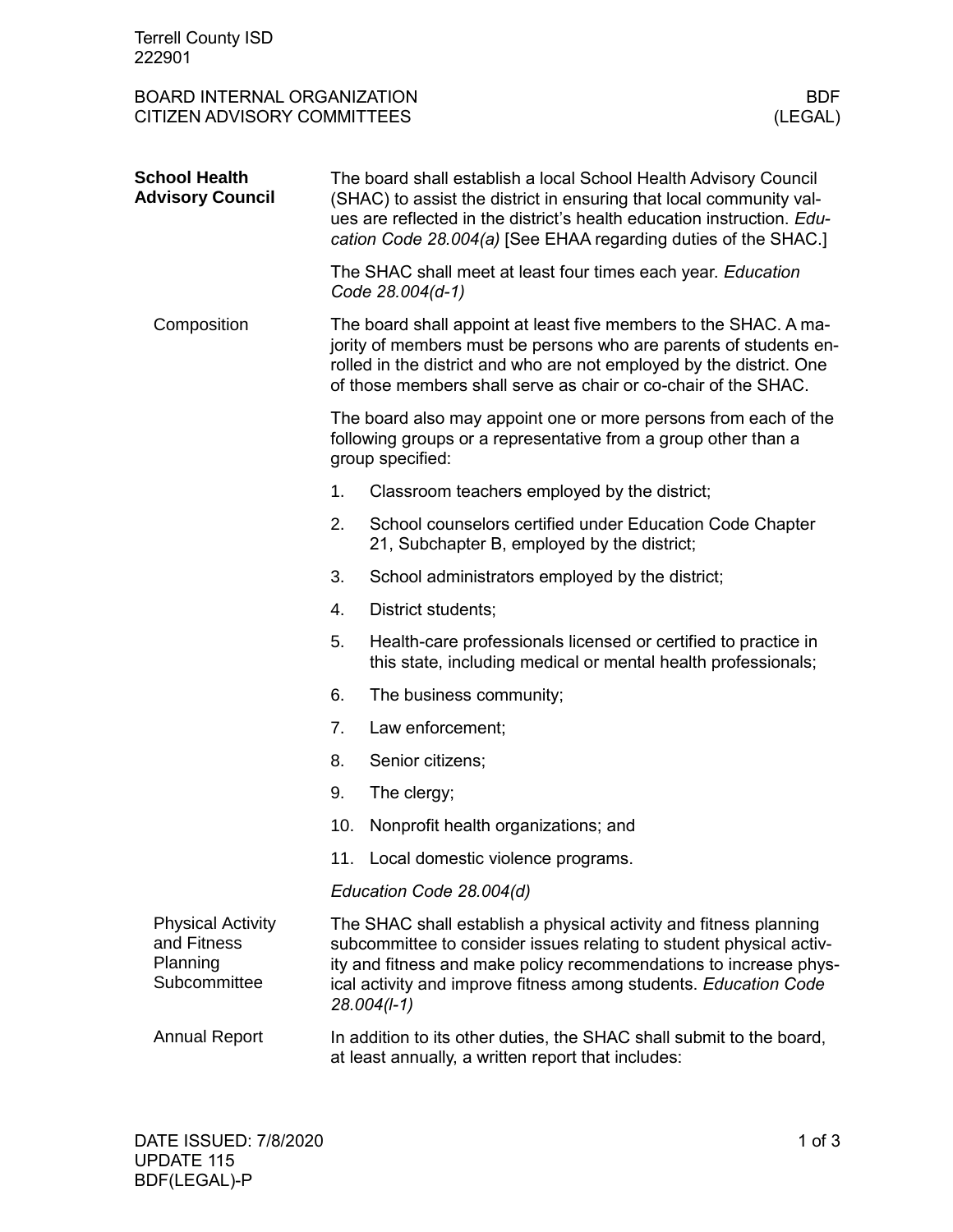## BOARD INTERNAL ORGANIZATION BOARD INTERNAL ORGANIZATION<br>CITIZEN ADVISORY COMMITTEES CITIZEN ADVISORY COMMITTEES

|                          | 1.                                                                                                                                                                         | Any SHAC recommendation concerning the district's health<br>education curriculum and instruction or related matters that<br>the SHAC has not previously submitted to the board;                                                                                                                                                                                                                          |  |  |
|--------------------------|----------------------------------------------------------------------------------------------------------------------------------------------------------------------------|----------------------------------------------------------------------------------------------------------------------------------------------------------------------------------------------------------------------------------------------------------------------------------------------------------------------------------------------------------------------------------------------------------|--|--|
|                          | 2.                                                                                                                                                                         | Any suggested modification to a SHAC recommendation pre-<br>viously submitted to the board;                                                                                                                                                                                                                                                                                                              |  |  |
|                          | 3.                                                                                                                                                                         | A detailed explanation of the SHAC's activities during the pe-<br>riod between the date of the current report and the date of the<br>last prior written report; and                                                                                                                                                                                                                                      |  |  |
|                          | 4.                                                                                                                                                                         | Any recommendations made by the physical activity and fit-<br>ness planning subcommittee.                                                                                                                                                                                                                                                                                                                |  |  |
|                          | Education Code 28.004(m)                                                                                                                                                   |                                                                                                                                                                                                                                                                                                                                                                                                          |  |  |
| Changes in<br>Curriculum | A district must consider the recommendations of the local SHAC<br>before changing the district's health education curriculum or in-<br>struction. Education Code 28.004(b) |                                                                                                                                                                                                                                                                                                                                                                                                          |  |  |
| <b>Public Statement</b>  | A district shall publish in the student handbook and post on the dis-<br>trict's internet website, if the district has an internet website, a<br>statement of:             |                                                                                                                                                                                                                                                                                                                                                                                                          |  |  |
|                          | 1.                                                                                                                                                                         | The policies and procedures adopted to promote the physical<br>health and mental health of students, the physical health and<br>mental health resources available at each campus, contact in-<br>formation for the nearest providers of essential public health<br>services under Health and Safety Code Chapter 121, and the<br>contact information for the nearest local mental health author-<br>ity; |  |  |
|                          | 2.                                                                                                                                                                         | The policies adopted to ensure that elementary school, mid-<br>dle school, and junior high school students engage in at least<br>the amount and level of physical activity required by Educa-<br>tion Code 28.002(I) [see EHAB and EHAC];                                                                                                                                                                |  |  |
|                          | 3.                                                                                                                                                                         | The number of times during the preceding year the SHAC has<br>met;                                                                                                                                                                                                                                                                                                                                       |  |  |
|                          | 4.                                                                                                                                                                         | Whether the district has adopted and enforces policies to en-<br>sure that district campuses comply with the Texas Education<br>Agency's vending machine and food service guidelines for re-<br>stricting student access to vending machines;                                                                                                                                                            |  |  |
|                          | 5.                                                                                                                                                                         | Whether the district has adopted and enforces policies and<br>procedures that prescribe penalties for the use of e-ciga-<br>rettes, as defined by Education Code 38.006, and tobacco<br>products by students and others on school campuses or at<br>school-sponsored or school-related activities [see DH and<br>GKA];                                                                                   |  |  |